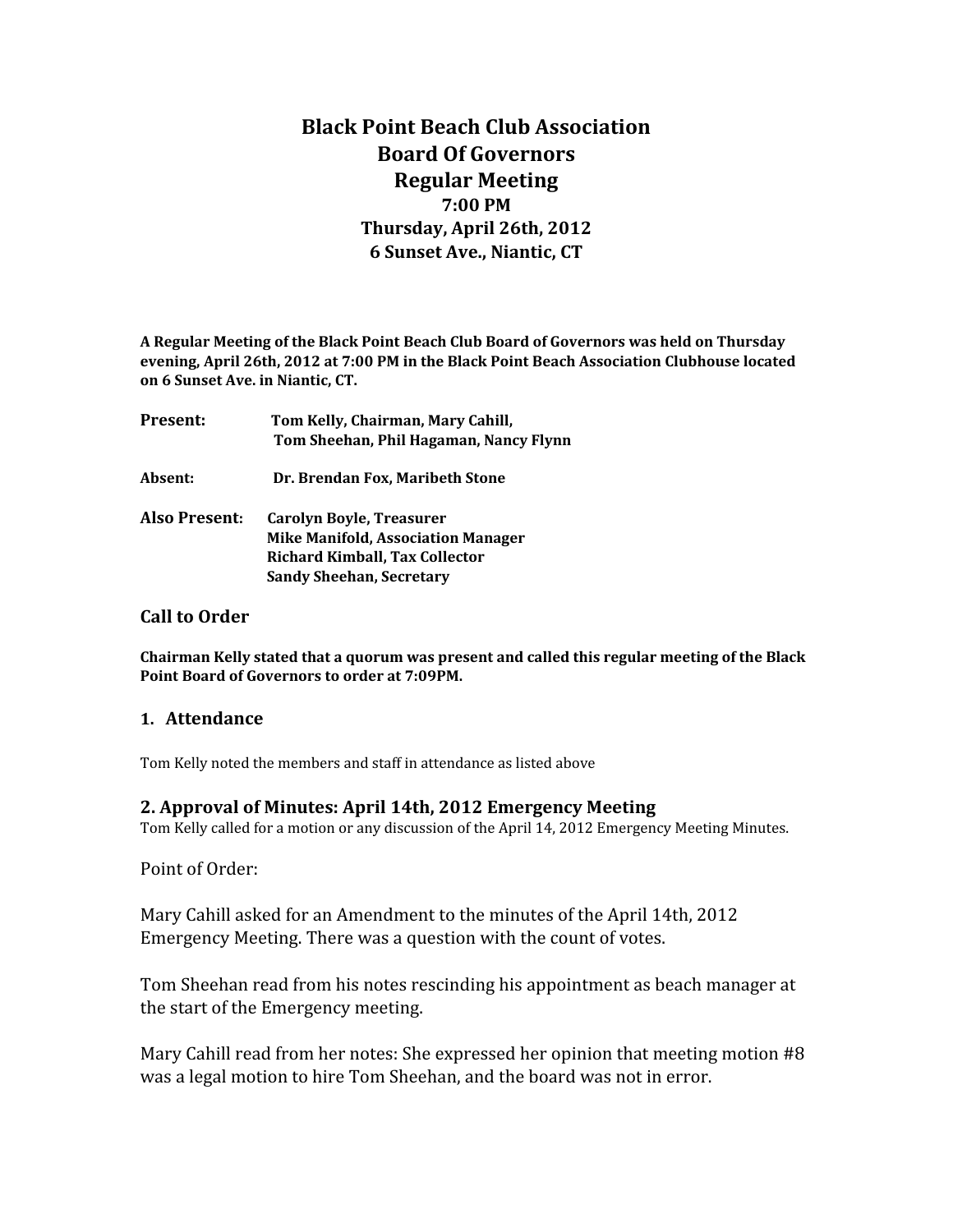## **\*\* Motion [1]**

**Tom Kelly moved to approve the Amended April 14th, 2012 Emergency Meeting Minutes of the Board of Governors. Nancy Flynn seconded the motion. Vote: 4 – 0 – 1 / Motion Passed. Phil Hagaman Abstained as he was not at March 24th, 2012 meeting.**

### **3. Treasurer's Report, Carolyn Boyle:**

Carolyn Boyle, Treasurer, reviewed the income and expenses vs. budget. The bank balance total is \$59.151.08.

### **4. Member Comments:**

David Weiss, 98 East Shore, would like the Board to consider putting up a new sign at South Beach at eye level stating: Not Allowed to Park or Fish" with current hours included on the sign.

Will Fountain, 31 White Cap, attended the last meeting where tables from the clubhouse were requested to be loaned for an event, and there seemed to be confusion as to the number of tables available. Mr. Fountain suggests a committee to obtain an inventory of what we actually own as an association. The committee should also develop a log of inventory and usage.

Sue Chonorov, 61 Sea View, would like to know where the new kayak racks will be placed and when they will be placed.

Barbara Johnston, 35 Sea Crest, would like to know where our flag is, and why we don't do a pledge of allegiance at the beginning of meetings. Mr. Kelly confirmed flag was in the Boardroom, and the Pledge is only done at the Annual meeting. Ms. Johnston also stated the material used for the new kayak racks is inferior, and requests to know where they will be placed, and feels they cannot be placed on South Beach. Ms. Johnston would also like an explanation of what is an Emergency meeting, and would like the opportunity to read the notes from the Emergency meeting.

### **5. Chairperson's Report & Correspondence, Tom Kelly:**

Tom Kelly thinks Will Fountain's suggestion for an Inventory Committee is an excellent idea.

#### Correspondence:

3/29/12 Barbara Johnston / 2 e-mails regarding Kayak issues, including construction & placements/ also issues with printing zoning information

4/2/12 Sandy Sheehan / Delivery of get well gift to Gemma Dowd

4/3/12 Maribeth Stone / e-mail to BOG concerning BOG previous meeting motion, requesting an Emergency BOG meeting on 4/14/12

4/4/ Sandy Sheehan / e-mail to Tom Kelly questioning posting instructions for Emergency BOG meeting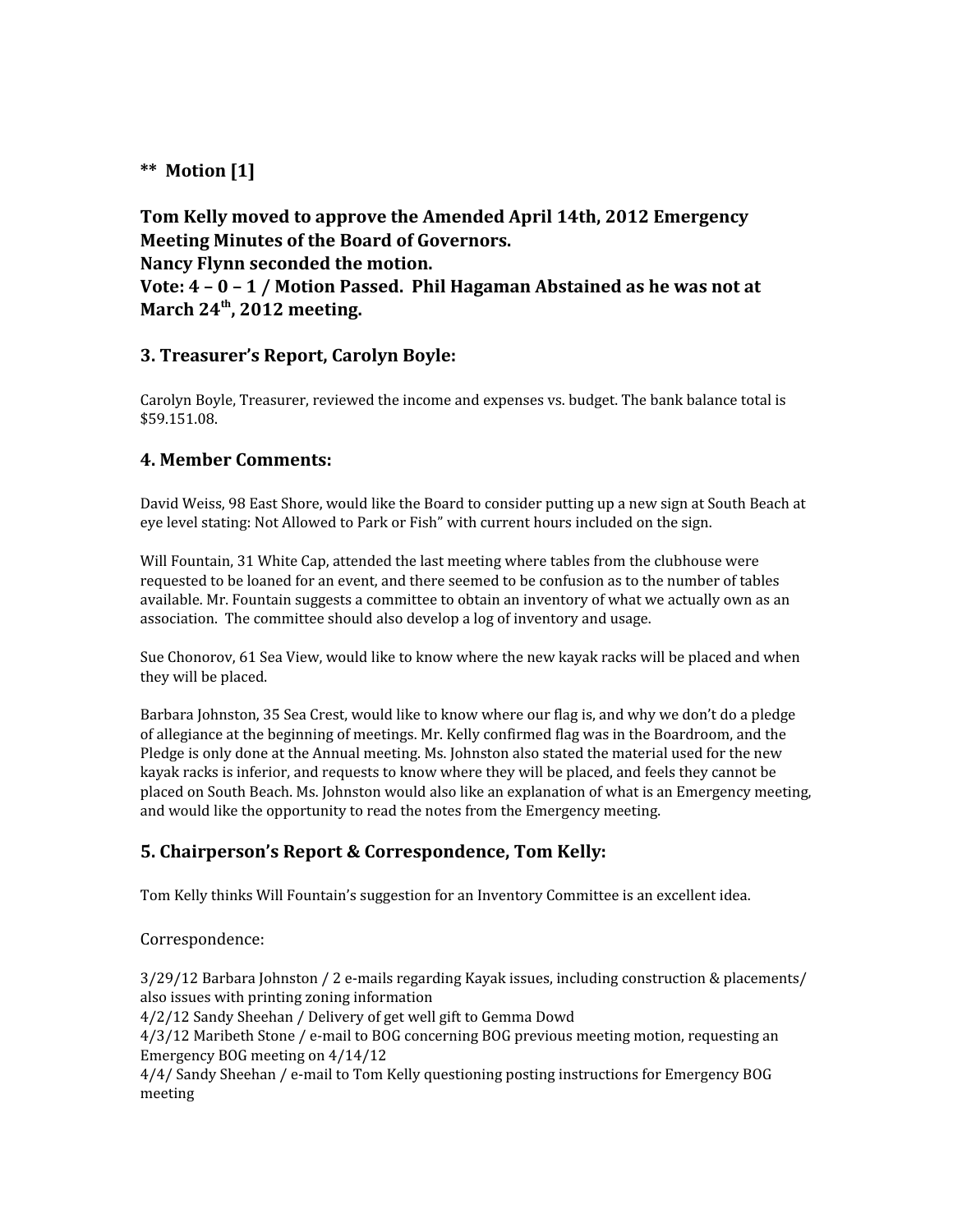4/4/12 Mary Cahill / e-mail reply to Maribeth Stone's e-mail

4/4/12 Dr. Brendan Fox / e-mail reply to Maribeth Stone's e-mail

4/5/12 Maribeth Stone to BOG / e-mail regarding legal protocol for Emergency meeting 4/5/12 Gemma Dowd to BOG / Note of thanks for gift

4/5/12 Tom Kelly & Maribeth Stone / e-mail to Sandy Sheehan with information and instructions for Emergency meeting, with a copy of reply from Atty. Ed O'Connell concerning rescinding motions 4/6/12 Dr. & Mrs. Banever & 10 Other South Beach Residents / Letter given to Tom Kelly discussing their concerns for potential placements of Kayak racks, and request for additional input & discussions from members at the May meeting.

4/16/12 Barbara Johnston / 2 e-mails questioning Emergency meeting lack of agenda, administration committees responsibilities, and review of correspondence, as well as reason for Emergency meeting.

4/17/12 Barbara Johnston / e-mail to BOG stating not understanding FOI response from Maribeth Stone/  $2<sup>nd</sup>$  e-mail forwarding information to BOG on upcoming FOI seminar to be held in May at Groton Town Hall Annex

4/18/12 Tom Kelly / e-mail reply to Barbara Johnston's questions from previous e-mails 4/19/12 Barbara Johnston / to Tom Kelly & Sandy Sheehan requesting clarification of what motion from 3/24/12 meeting was rescinded

4/20/12 Sandy Sheehan / e-mail reply to Barbara Johnston to confirm correct motion number rescinded

# **6 Tax Collector's Report, Richard Kimball:**

Richard Kimball, Tax collector, reports 7 tax delinquencies. Two of the seven are for the same property owner.

#### **7. Managers Report, Mike Manifold:**

Budget: Changes in the proposed budget are as follows: Bringing the Beach Manager's Position back, Increasing the salary for the Secretary's position, Increasing ground maintenance for the top of Billow. Fund Maintenance is back to what it has historically been at \$40,000. Mill rate is 1.26 [there is a .22% drop in tax base]

Kayak Racks: Mike Manifold proposed sites at last months meeting, and there are strong objections from South Beach contesting the site. Suggestion from Phil Hagaman for kayak placements to be voted on at the May meeting / Choose a number of potential sites, and let the members vote on their top 3 choices. Mr. Manifold says we should put some racks in the backwater now so members could use the racks in May. Other suggested sites were mentioned, such as Sea View Boat Launch. Mr. Tom Sheehan said the original spots were chosen by the committee to be the least invasive and these were done with their best efforts. South Beach to date has had the largest number of kayaks, and therefore some should be at South Beach, and Mike Manifold suggested the S. Beach Pier. Final Placement will be determined at the Annual Meeting by vote. Temporary Placement will be as follows for May: 2 Racks at the Backwater / 1 at the White Cap Right of Way / 1 at Sea View Boat Launch / 2 at South Beach Pier. Mr. Manifold also stated due to feedback and opposition, boat beach will not be moved.

Damaged sign on Tennis Courts: Our ZEO Officer is aware of the culprits identity, and Mike Manifold will notify them when to pay for replacement sign.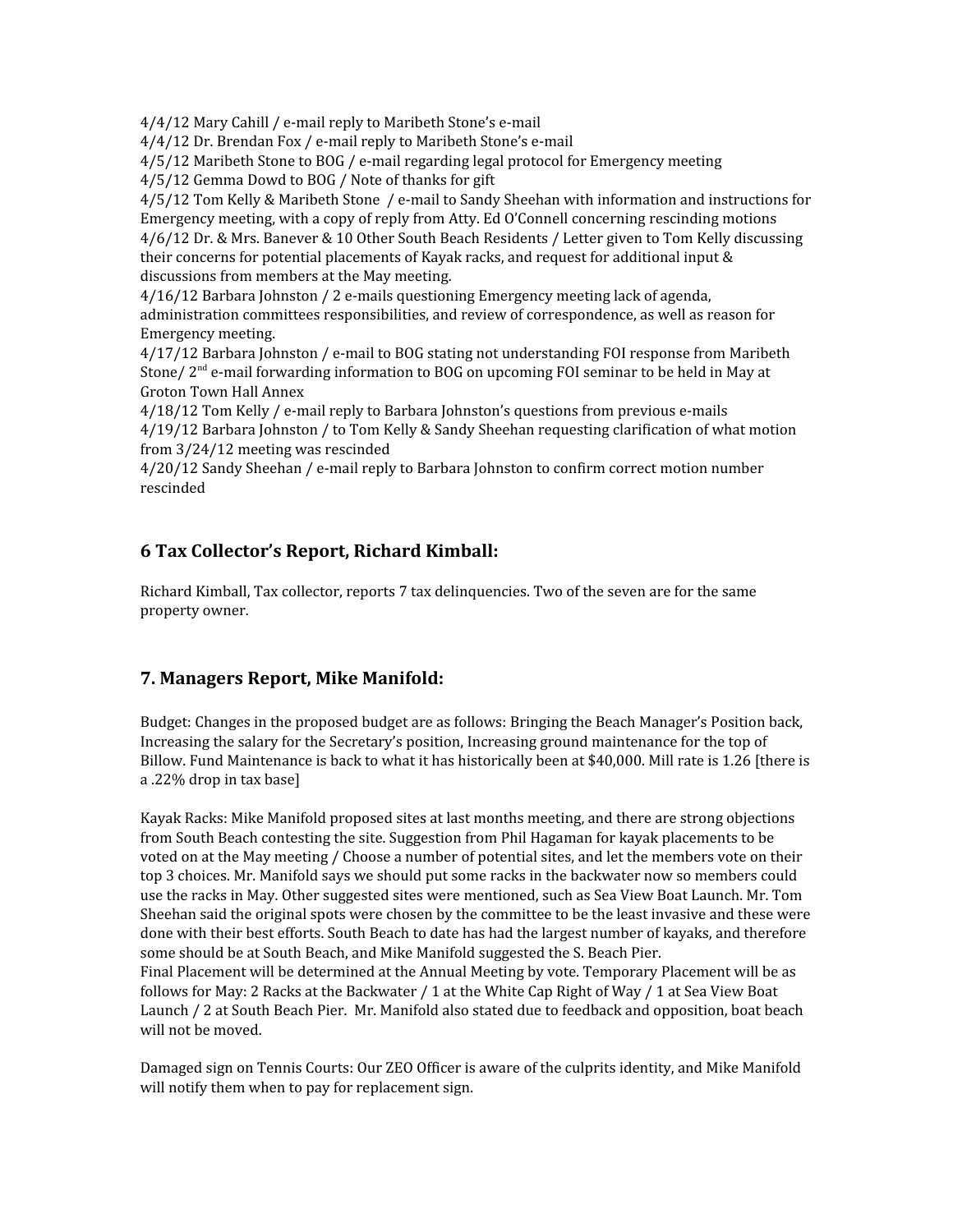$4<sup>th</sup>$  Of July / Tall Ship Celebration for July 6<sup>th</sup>: The update in newspaper reports 12 ships are now committed to this event. Nancy Flynn suggests we keep the  $4<sup>th</sup>$  of July picnic and parade as in the past, and also potentially have a bonfire on the  $6<sup>th</sup>$ . Mary Cahill says in addition to the bonfires, we should do what we did the last time the tall ships were in our Bay, and consider alternate suggestions for a barbecue during the day. Tom Sheehan suggests talking to the Men's club. Mike Manifold also suggested we ask our Kayak community to become involved with activities.

Clay Courts are scheduled for the first week of May.

Mr. Gilson is working on the playground and the Right of Ways. Mr. Casey is going to add playground mulch and regular mulch around the tennis courts.

Boat Docks are scheduled for late May and initial beach cleanup for early June.

Mr. Casey is ready to place the kayak racks in the next week.

Mike discussed the e-mail received from Bill Bayne, who has requested an alternative preparation for South Beach this year, bringing in a contractor to perform a "mass-sifting of the sand". Request also included spreading the newly sifted sand, as well newly acquired sifted sand. Mary Cahill asked if we need to get permission or a permit from DEP. Mike Manifold consulted a previous chairperson, and a permit is not needed. In addition, if sand is brought in, there is no guarantee it will stay. Mary commented that previous sifting efforts have improved the beaches.

Mike Manifold also agreed with Will fountain's suggestion of establishing an Inventory Committee.

### **8. Committee Reports:**

Mary Cahill quoted by-laws regarding ad hoc committees. Which may be established at any time during the year for a specific function. Mrs. Cahill also feels ad hoc committees are adequate vs. a standing yearly appointed committee.

Phil Hagaman suggests Association Manager should oversee Inventory Control & Assets Committee.

Committees will be discussed at organizational meeting.

#### **9. Old Business:**

Kayak racks discussion in above Manager's Report.

AED discussion will be addressed at future meeting when full BOG is present.

#### **10. New Business:**

Current Administration Committee will work on job description updates for Secretary, Tax Collector and Beach Manager. Sandy Sheehan submitted a suggested revision for the Secretary's job description and distributed to the BOG.

By-Laws may need to be reviewed and revised.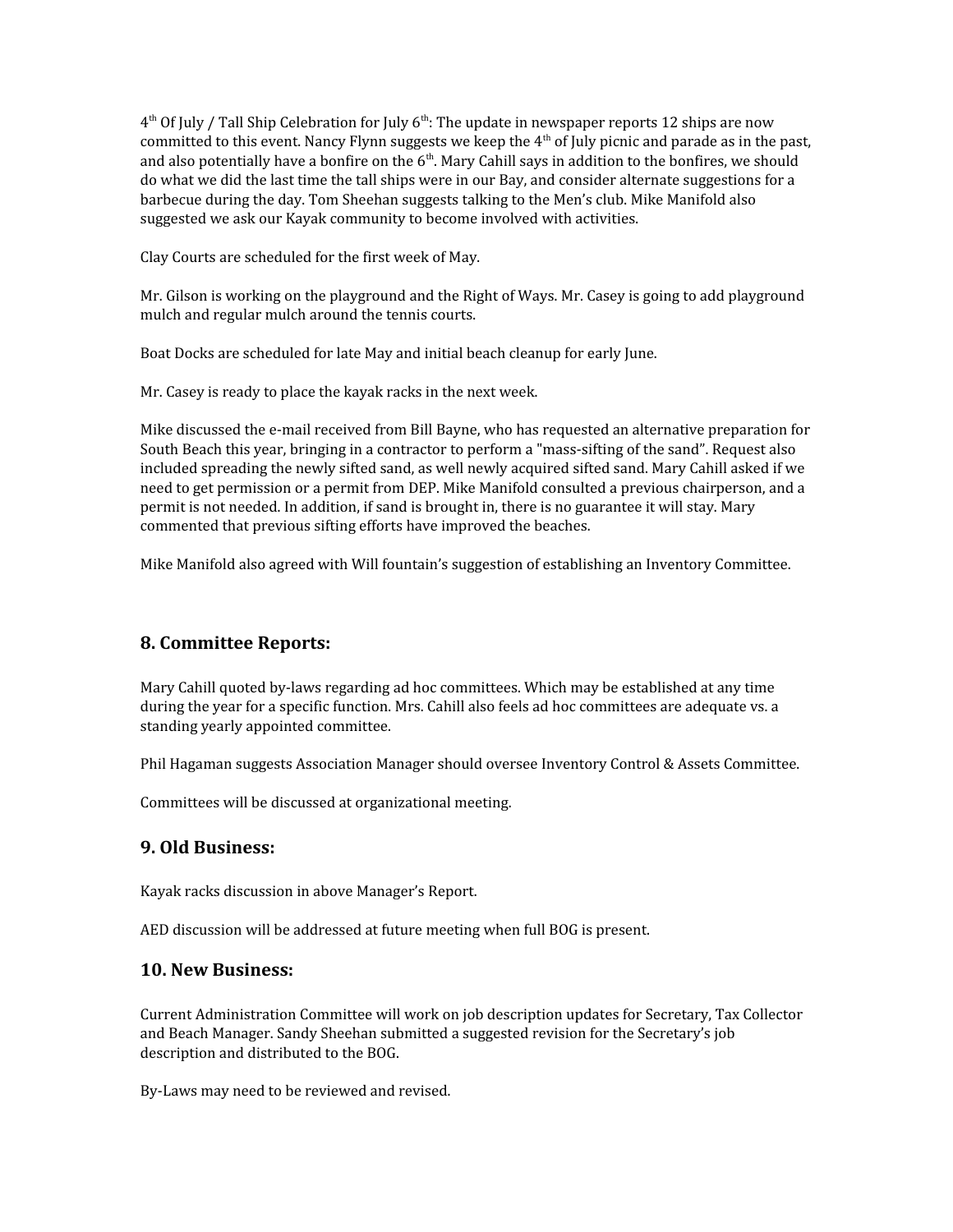### **11. Member's Comments:**

Will Fountain, 31 White Cap: Mr. Fountain will sent out options for organized kayak sessions, weather permitting. Mr. Fountain also did a survey on how many boats and kayaks were on our beach areas and backwater / the original placements for the kayak racks were based on this survey, to potentially open more areas.

Phil Lombardo, 3 East Shore, Expressed concerns regarding the number of times the Board mentions their discussions which will be carried over to executive session, and asks the Board to be cautious about things discussed that the Board doesn't want members to hear. Mary Cahill said personnel and legal issues are discussed in executive session.

Barbara Johnston, 35 Sea Crest: Job Descriptions should not be done in executive sessions / there is no job description for beach manager. East Lyme is separate from Black Point Municipality. Emergency Meetings are not an option in our By-Laws. The BOG is being unfair to kayak holders; how will allotment be done & will there be a lottery? Will it be first come, first served, will there be a charge, and in an emergency situation will there be a liability fee?

Beth Brucker, 28 South Trail: Ms. Brucker does not see what difference the members have using the tennis courts or kayak racks. Also, at the last OP Sail, Ms. Brucker and Andy Resnisky cooked all afternoon, and it was a hugely successful day at Black Point.

Richard Kimball, 38 Sea Crest: Has a problem with the Secretary's position being paid the same amount of money as the Tax Collector and Treasurer, which are financial staff positions. Tax Collector and Treasurer are bonded and should be paid more. Also has a problem with Tom Sheehan involvement in the increase in salary for the Secretary. Mr. Sheehan informed Mr. Kimball he left the meeting when the board discussed the Secretary's salary, and he was not involved in that decision or discussion.

Barbara Johnston, 35 Sea Crest: Appreciates what Mr. Kimball says, and she sees the Secretary's position as a whole different function, and should not get the same amount of money.

#### **13. Executive Session:**

**\*\* Motion [2]**

**Phil Hagaman moved the board enter into executive session at 8:20PM for the purpose of discussion of personnel issues**. **Nancy Flynn seconded the motion. Vote: 5– 0 - 0 / Motion Passed.**

**\*\* Motion [3]**

**Tom Sheehan moved that the board return to Regular session at 9:40 PM, Phil Hagaman Seconded the Motion.**